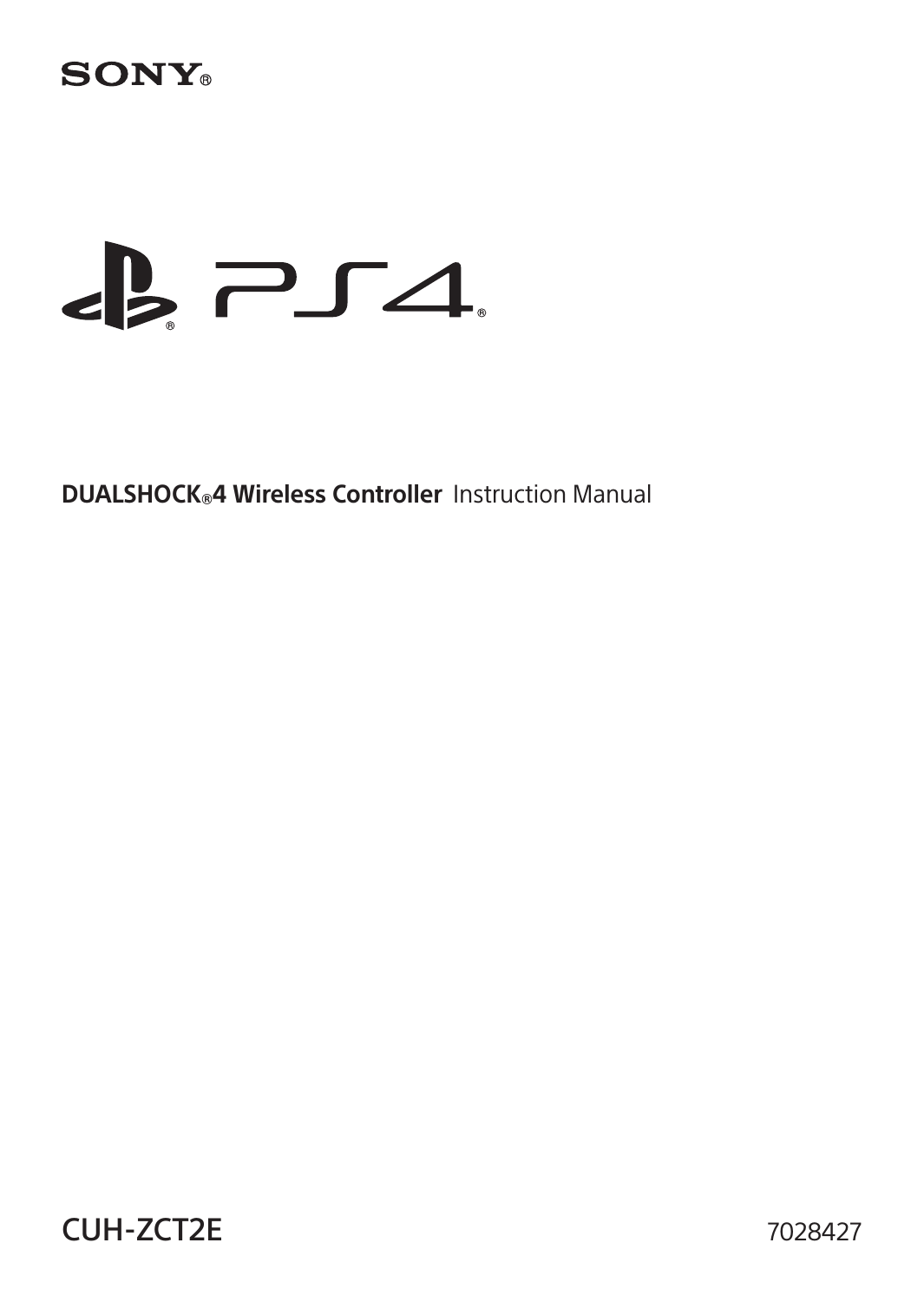#### **Before use**

- ˎ Carefully read this manual and any manuals for compatible hardware. Retain instructions for future reference.
- ˎ Always update your system to the latest version of the system software.

#### **Precautions**

#### **Safety**

- ˎ Avoid prolonged use of this product. Take a 15-minute break during each hour of play.
- ˎ Stop using this product immediately if you begin to feel tired or if you experience discomfort or pain in your hands or arms during use. If the condition persists, consult a doctor.
- ˎ If you experience any of the following health problems, discontinue use of the system immediately. If symptoms persist, consult a doctor.
	- $-$  Dizziness, nausea, fatigue or symptoms similar to motion sickness.
	- $-$  Discomfort or pain in a part of the body, such as eyes, ears, hands or arms.
- ˎ The product is intended for use with the hands only. Do not bring it into close contact with your head, face, or the bones of any other part of the body.
- . The vibration function of this product can aggravate injuries. Do not use the vibration function if you have any ailment or injury to the bones, joints, or muscles of your hands or arms. You can turn on or turn off the vibration function from  $\bigoplus$  (Settings) on the function screen.
- ˎ Permanent hearing loss may occur if the headset or headphones are used at high volume. Set the volume to a safe level. Over time, increasingly loud audio may start to sound normal but can actually be damaging your hearing. If you experience ringing or any discomfort in your ears or muffled speech, stop listening and have your hearing checked. The louder the volume, the sooner your hearing could be affected. To protect your hearing:
	- $=$  Limit the amount of time you use the headset or headphones at high volume.
	- Avoid raising the volume to block out noisy surroundings.
	- Lower the volume if you can't hear people speaking near you.
- ˎ Avoid looking into the light bar of the controller when it is flashing. Stop using the controller immediately if you experience any discomfort or pain in any body parts.
- ˎ Keep the product out of the reach of small children. Young children might damage the product causing it to malfunction, swallow small parts, wrap the cables around themselves or accidentally injure themselves or others.

#### **Use and handling**

- ˎ When using the controller, be aware of the following points.
	- Before use, make sure that there is plenty of space around you.
	- Firmly grip your controller to prevent it from slipping out of your grasp and causing damage or injury.
	- $-$  When using your controller with a USB cable, ensure that the cable cannot hit a person or any object, and do not pull the cable out of the PlayStation®4 system whilst playing.
- ˎ Do not allow liquid or small particles to get into the product.
- ˎ Do not touch the product with wet hands.
- Do not throw or drop the product or subject it to strong physical shock.
- ˎ Do not put heavy objects on the product.
- Do not touch the inside of the USB connector or insert foreign objects.
- ˎ Never disassemble or modify the product.

#### **Exterior protection**

Follow the instructions below to help prevent the product exterior from deteriorating or becoming discoloured.

- ˎ Do not place any rubber or vinyl materials on the product exterior for an extended period of time.
- ˎ Use a soft, dry cloth to clean the product. Do not use solvents or other chemicals. Do not wipe with a chemically-treated cleaning cloth.

### **EN**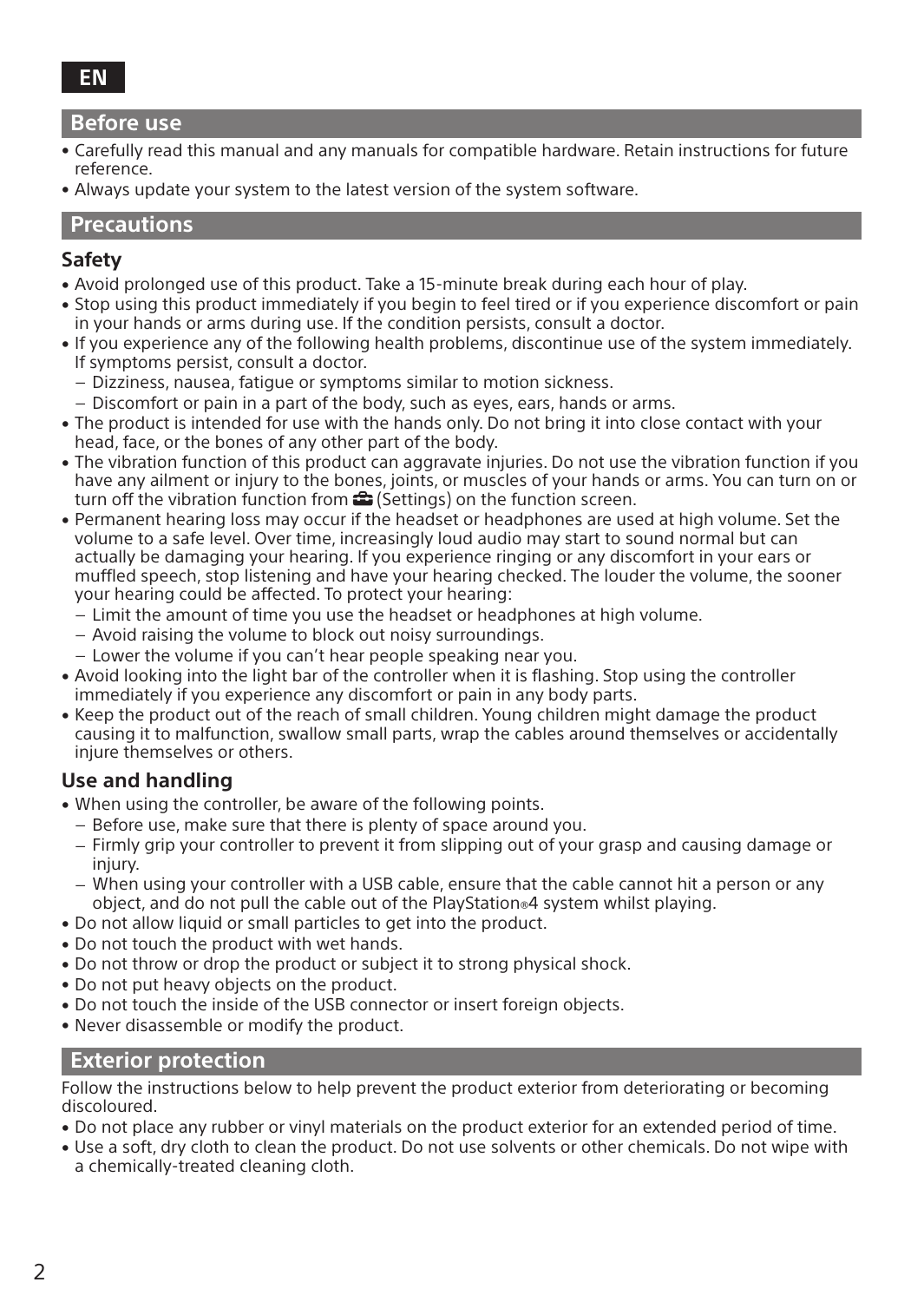# **Storage conditions**

- ˎ Do not expose the product to high temperatures, high humidity or direct sunlight.
- . Do not expose the product to dust, smoke or steam.

#### **Pair your controller**

You'll need to pair your controller when you use it for the first time and when you use it with another PS4™ system. Turn on the PS4™ system and connect the controller with the USB cable to complete device pairing.



#### **Hint**

- When you press the  $\circledast$  (PS) button, the controller turns on and the light bar glows in your assigned colour. The colour that is assigned depends on the order in which each user presses the PS button. The first controller to connect is blue, with subsequent controllers glowing red, green, and pink.
- ˎ For details on using the controller, refer to the user's guide of the PS4™ system (http://manuals.playstation.net/document/).

#### **Charging your controller**

With the PS4™ system turned on or in rest mode, connect your controller using the USB cable.

#### **Hint**

You can also charge your controller by connecting the USB cable to a computer or another USB device. Use a USB cable that complies with the USB standard. You might not be able to charge the controller on some devices.

#### **Battery**

#### **Caution – using the built-in battery:**

- This product contains a lithium-ion rechargeable battery.
- $-$  Before using this product, read all instructions for handling and charging the battery and follow them carefully.
- Take extra care when handling the battery. Misuse can cause fire and burns.
- Never attempt to open, crush, heat or set fire to the battery.
- Do not leave the battery charging for a prolonged period of time when the product is not in use.
- Always dispose of used batteries in accordance with local laws or requirements.
- Do not handle the damaged or leaking battery.
- If the internal battery fluid leaks, stop using the product immediately and contact technical support for assistance. If the fluid gets on to your clothes, skin or into your eyes, immediately rinse the affected area with clean water and consult your doctor. The battery fluid can cause blindness.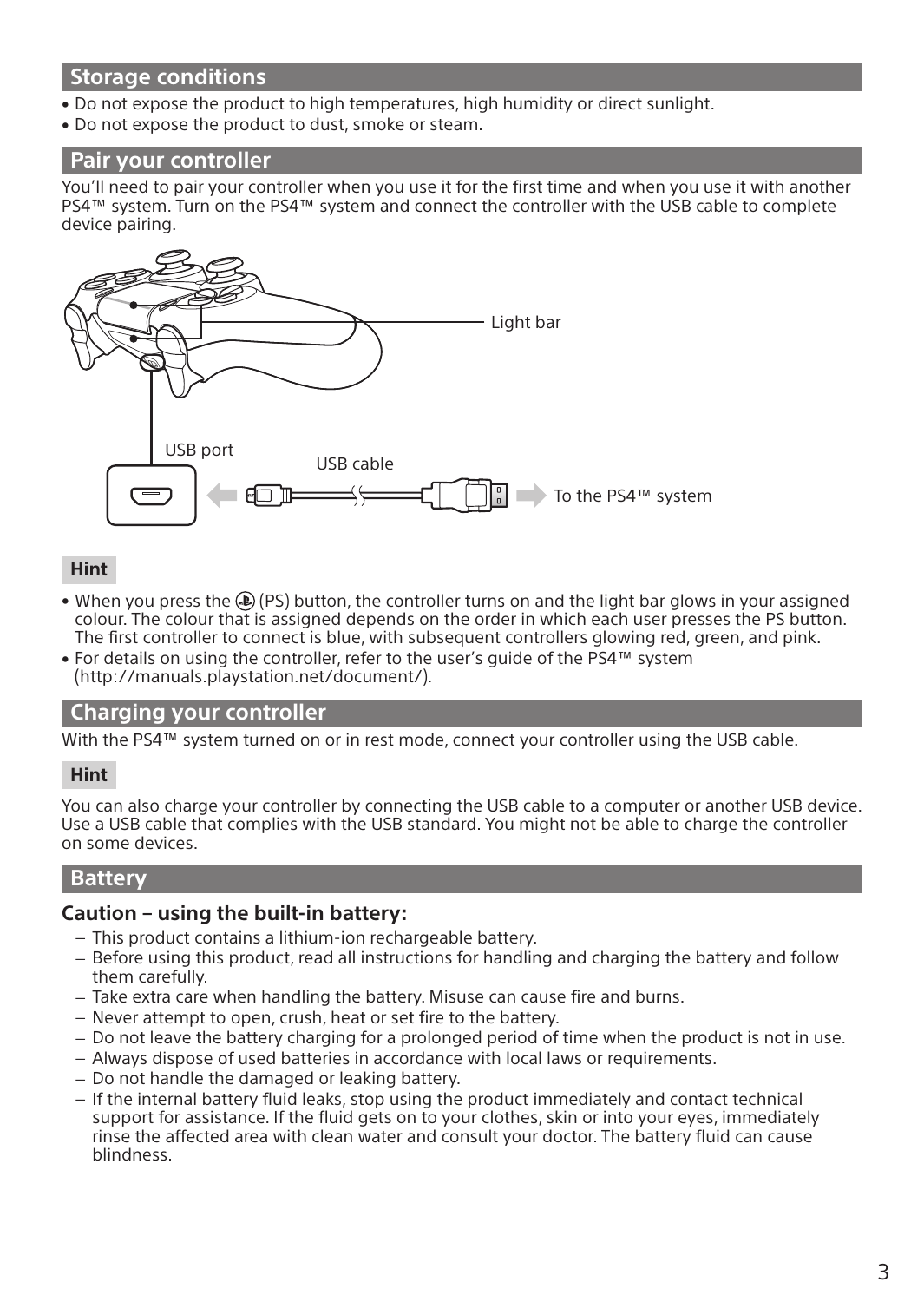# **Battery life and duration**

- The battery has a limited lifespan. Battery charge duration gradually decreases with repeated usage and age. Battery life also varies depending on the storage method, usage state, environment and other factors.
- Charge in an environment where the temperature range is between 10 °C 30 °C. Charging may not be as effective when performed in other environments.
- Battery duration may vary depending on the usage condition and environmental factors.

#### **When not in use**

When the controller is not used for an extended period of time, it is recommended that you fully charge it at least once a year in order to maintain its functionality.

| <b>Specifications</b>        |                                           |
|------------------------------|-------------------------------------------|
| Input power rating           | DC 5 V, 800 mA                            |
| <b>Battery type</b>          | Built-in rechargeable Lithium-Ion battery |
| Voltage                      | DC 3.65 V                                 |
| <b>Battery capacity</b>      | 1.000 mAh                                 |
| <b>Operating temperature</b> | $5^{\circ}$ C – 35 $^{\circ}$ C           |
| Mass                         | Approx. 210 q                             |
| <b>Country of Production</b> | China                                     |
|                              |                                           |

Design and specifications are subject to change without notice.

# **Supplied items**

DUALSHOCK®4 Wireless Controller (1), Instruction manual (this document) (1), A USB cable is not included. To connect or charge the controller, use the USB cable supplied with the PS4™ system.

#### **GUARANTEE**

This product is covered for 12 months from date of purchase by the manufacturer's guarantee. Please refer to the guarantee supplied in the PS4™ package for full details.

This product has been manufactured by or on behalf of Sony Interactive Entertainment Inc., 1-7-1 Konan Minato-ku Tokyo, 108-0075 Japan.

Imported into Europe and Distributed by Sony Interactive Entertainment Europe Ltd, 10 Great Marlborough Street, London, W1F 7LP, United Kingdom.

The Authorised Representative for issuing and holding Declarations of Conformity is Sony Belgium, bijkantoor van Sony Europe Limited, Da Vincilaan 7-D1, 1935 Zaventem, Belgium.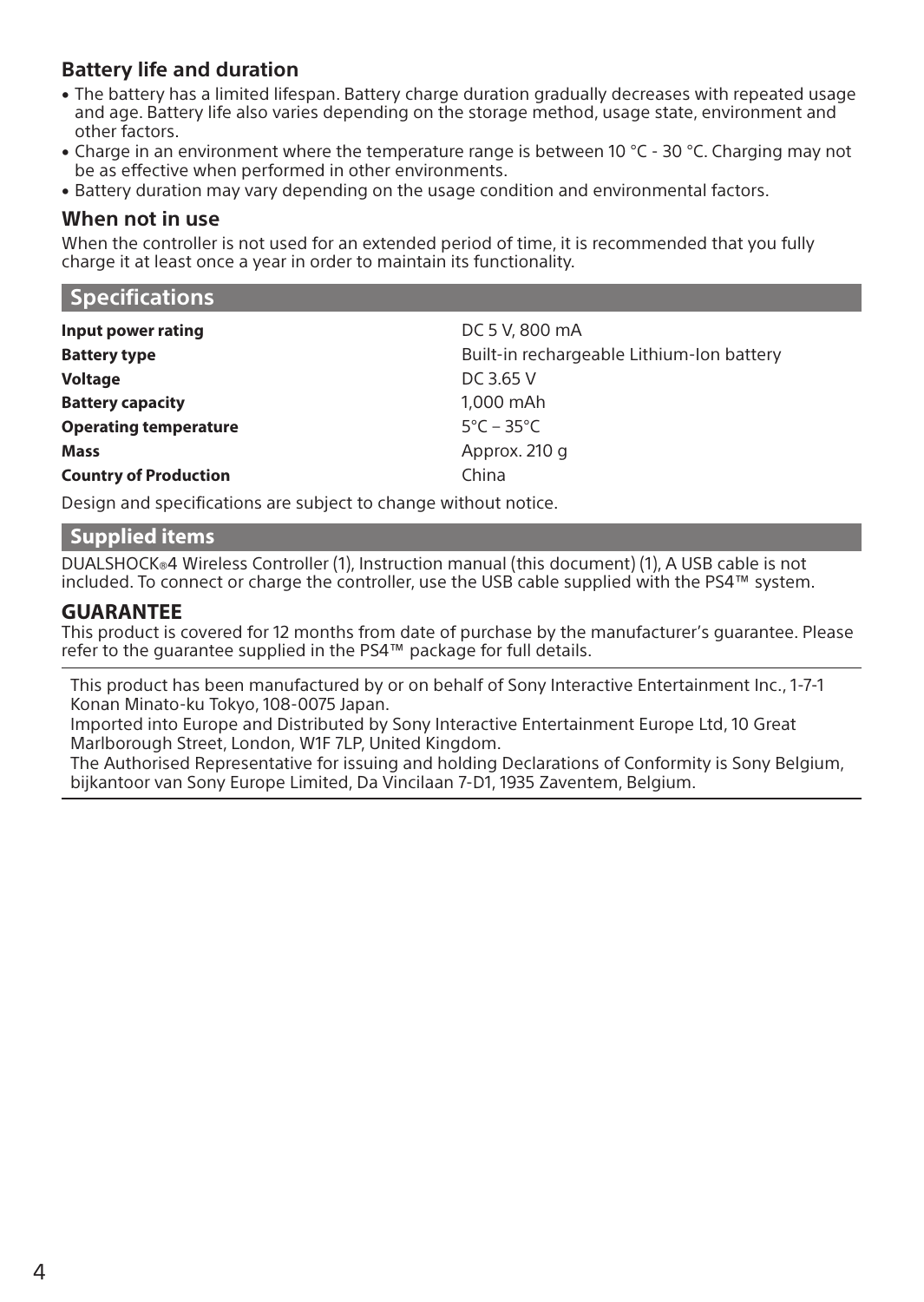# **For customers in Europe and Turkey.**

#### **R&TTE Directive "Informal DoC" statement**

Hereby, Sony Interactive Entertainment Inc., declares that this product is in compliance with the essential requirements and other relevant provisions of Directive 1999/5/EC. For details, please access the following URL: http://www.compliance.sony.de/



Where you see either symbol on any of our electrical products, batteries or packaging, it indicates that the relevant electrical product or battery should not be disposed of as general household waste in Europe and Turkey. To ensure correct waste treatment, please dispose of them via an authorised collection facility, in accordance with any applicable laws or requirements. Waste electrical products and batteries may also be disposed of free of charge via retailers when buying a new product of the same type. Furthermore, within EU countries larger retailers may accept small waste electronic products free of charge. Please ask your local retailer if this service is available for the products you wish to dispose of. In so doing, you will help to conserve natural resources and improve standards of environmental protection in treatment and disposal of electrical waste.

This symbol may be used on batteries in combination with additional chemical symbols. The chemical symbols for mercury (Hg) or lead (Pb) will appear if the battery contains more than 0.0005% mercury or more than 0.004% lead.

This product contains a battery which is permanently built-in for safety, performance or data integrity reasons. The battery should not need to be replaced during the lifetime of the product and should only be removed by skilled service personnel. To ensure the correct waste treatment of the battery, please dispose of this product as electrical waste.